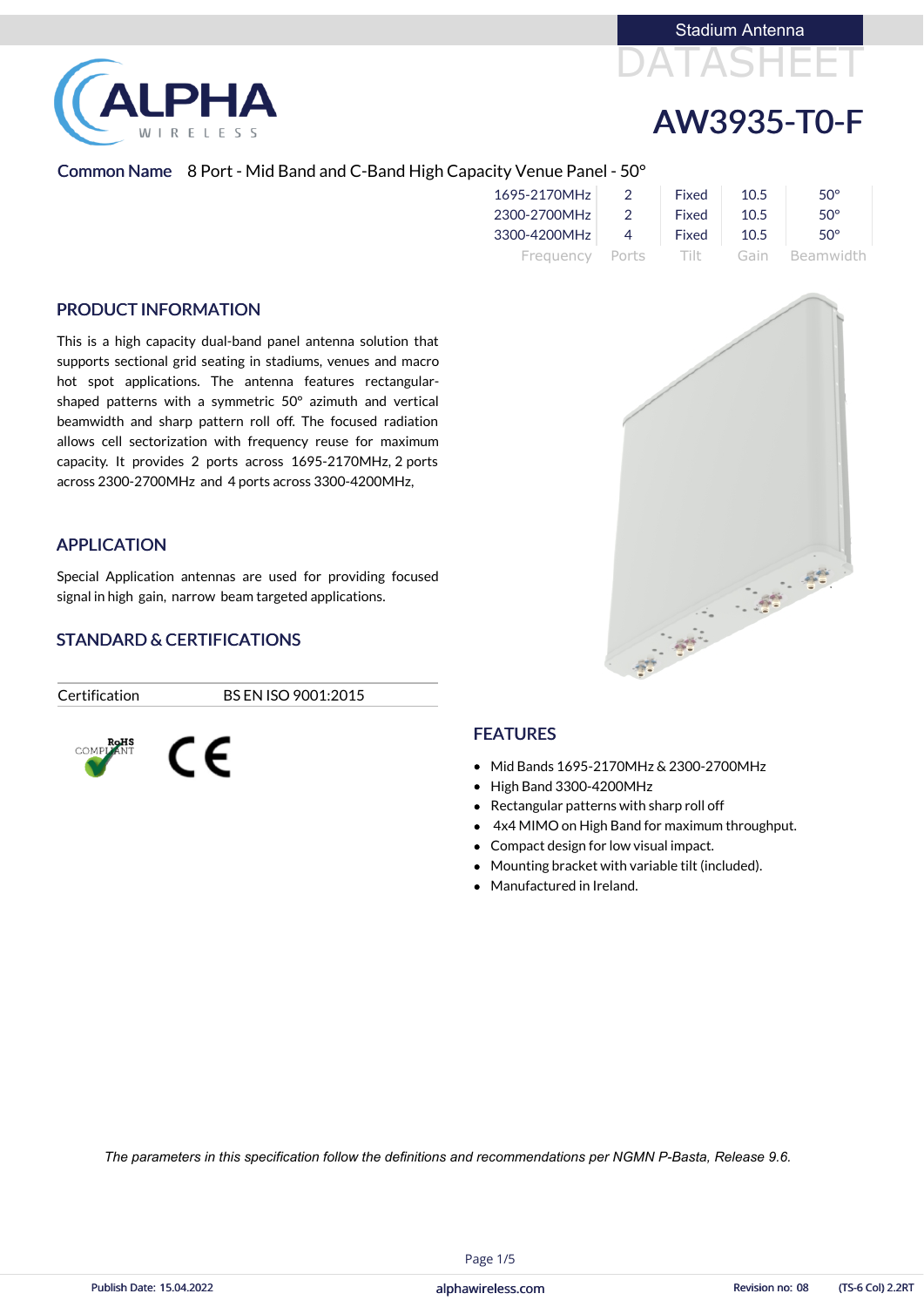

## AW3935-T0-F

## TECHNICAL SPECIFICATION

| <b>Electrical Specifications</b>     |       |            | Array Y1<br>Array Y2                                                                         |                |               | Arrays P1 & P2 |               |                |
|--------------------------------------|-------|------------|----------------------------------------------------------------------------------------------|----------------|---------------|----------------|---------------|----------------|
| <b>Frequency Range</b>               |       | <b>MHz</b> | 1995-2170<br>2300-2500<br>2500-2700<br>1695-1995                                             |                |               | 3300-3800      | 3800-4200     |                |
| Polarisation                         |       | Degree     | +/-45° Slant Linear                                                                          |                |               |                |               |                |
| Gain                                 | Basta | dBi        | $9.5 \pm 0.5$                                                                                | $10.5 \pm 0.5$ | $9.5 \pm 0.5$ | $10.5 \pm 0.5$ | $9.5 \pm 0.5$ | $10.5 \pm 0.5$ |
|                                      | Max   | dBi        | 10.0                                                                                         | 11.0           | 10.0          | 11.0           | 10.0          | 11.0           |
| Azimuth Beamwidth                    |       | Degree     | $45^{\circ}$<br>$52^\circ$<br>$50^\circ$<br>$50^\circ$<br>$40^{\circ}$                       |                |               |                | $45^{\circ}$  |                |
| Azimuth Beam Squint                  |       | Degree<    | $3^\circ$                                                                                    |                |               |                |               |                |
| Elevation Beamwidth                  |       | Degree     | $45^{\circ}$<br>$52^\circ$<br>$50^\circ$<br>$40^{\circ}$<br>$50^\circ$                       |                |               |                | $45^{\circ}$  |                |
| <b>Electrical Downtilt</b>           |       | Degree     | $\mathsf{T0}^\circ$<br>$TO^{\circ}$<br>TO <sup>o</sup><br>TO <sup>o</sup><br>TO <sup>o</sup> |                |               |                | $TO^{\circ}$  |                |
| <b>Electrical Downtilt Deviation</b> |       | Degree<    | $3^{\circ}$<br>$3^{\circ}$<br>$3^\circ$<br>$3^\circ$<br>$3^\circ$                            |                |               |                | $3^{\circ}$   |                |
| Impedance                            |       | Ohms       | 50                                                                                           |                |               |                |               |                |
| <b>VSWR</b>                          |       | $\prec$    | 1.5                                                                                          |                |               |                |               |                |
| <b>Return Loss</b>                   |       | dB         | 14                                                                                           |                |               |                |               |                |
| Isolation                            |       |            | 25<br>25<br>25<br>25<br>25                                                                   |                |               | 25             |               |                |
| Passive Intermodulation              |       | dBc<       | $-150$<br>$-150$<br>$-150$<br>$-150$<br>$-150$                                               |                |               | $-150$         |               |                |
| <b>Cross-Polar Discrimination</b>    |       | dB         | 15<br>15<br>15<br>15<br>15                                                                   |                |               | 15             |               |                |
| <b>Maximum Effective Power</b>       |       | W          | 100<br>100<br>100<br>100<br>100                                                              |                |               |                | 100           |                |
| Per Port                             |       |            |                                                                                              |                |               |                |               |                |

## Representative Pattern Files





Azimuth **Elevation** 

For radiation pattern files, please login at www.alphawireless.com

alphawireless.com

#### Publish Date: 15.04.2022 **Revision no: 08** (TS-6 Col) 2.2RT

## Page 2/5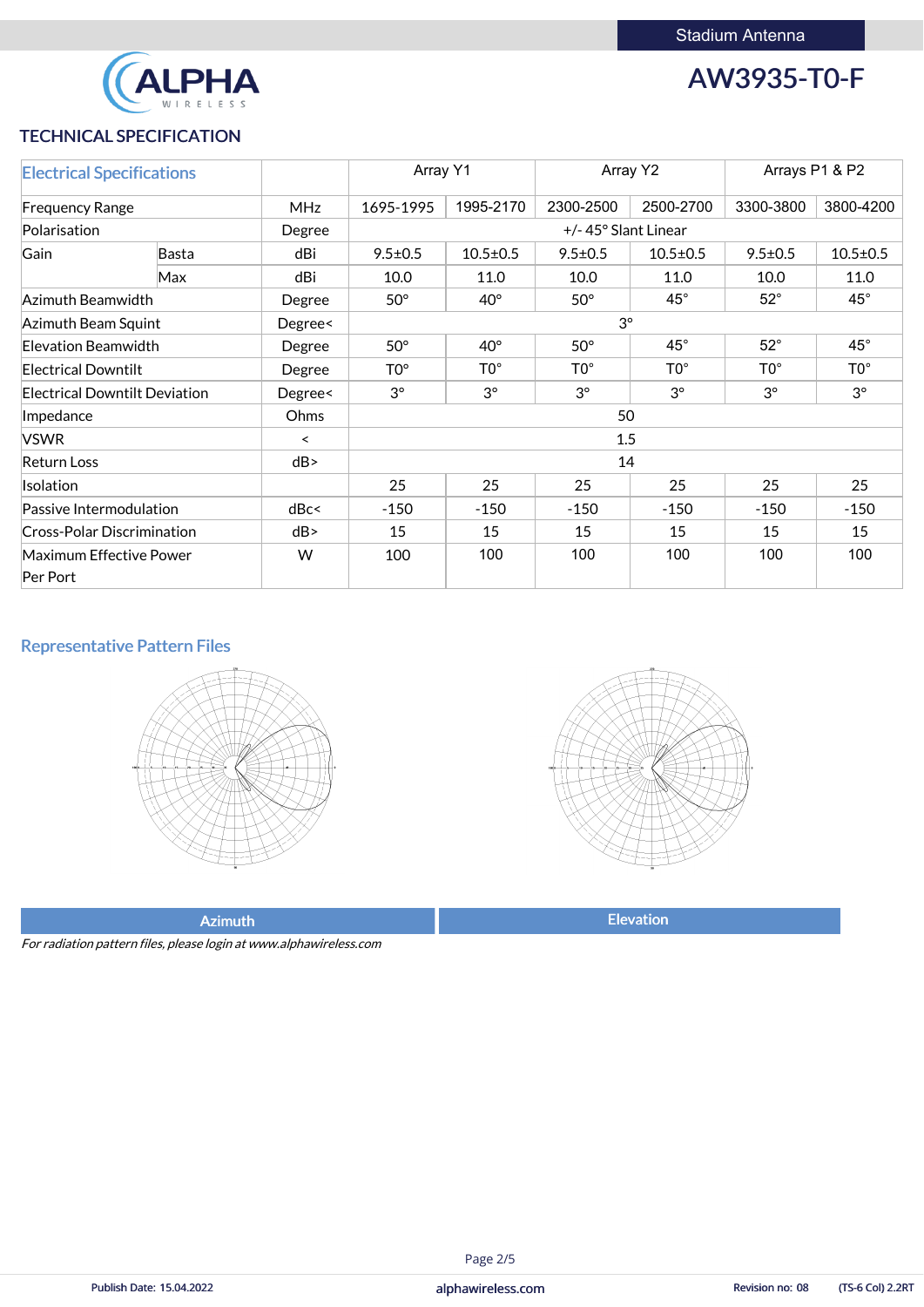

AW3935-T0-F

## TECHNICAL SPECIFICATION

|  | <b>Mechanical Specifications</b> |
|--|----------------------------------|
|  |                                  |

| <b>Dimensions</b>                               | $mm$ (in)      | 875 (34.4) x 862 (33.9) x 158 (6.2) - (LxWxD) |
|-------------------------------------------------|----------------|-----------------------------------------------|
| Net Weight (antenna)                            | kg (lb)        | 25(55.1)                                      |
| Net Weight (mount)                              | kg (lb)        | 3(6.6)                                        |
| <b>Shipping Weight</b>                          | kg (lb)        | 28(61.7)                                      |
| Connector Type (Female)                         |                | $4.3 - 10$                                    |
| <b>Connector Position</b>                       |                | <b>Bottom</b>                                 |
| <b>Connector Quantity</b>                       |                | 8                                             |
| Windload Frontal (at Rated Wind Speed: 150km/h) | N              | 770 (173)                                     |
| Windload Lateral (at Rated Wind Speed: 150km/h) | $\mathsf{N}$   | 147 (33)                                      |
| <b>Survival Wind Speed</b>                      | $km/h$ (mph)   | 200(125)                                      |
| Radome Material                                 |                | <b>ASA</b>                                    |
| Radome Colour                                   | <b>RAL</b>     | 7035 (light grey)                             |
| <b>Product Compliance Environmental</b>         |                | <b>RoHS</b>                                   |
| <b>Lightning Protection</b>                     |                | <b>DC Grounded</b>                            |
| Cold Temperature Survival                       | <b>Celsius</b> | $-40(-40)$                                    |
|                                                 | (Fahrenheit)   |                                               |
| Hot Temperature Survival                        | <b>Celsius</b> | 70 (158)                                      |
|                                                 | (Fahrenheit)   |                                               |

## Array Layout and RET Information

|                |           | Array          | <b>Frequency MHz</b> | Ports   |
|----------------|-----------|----------------|----------------------|---------|
| Y1             | P1        | Y1             | $1695 - 2170$        | $1 - 2$ |
|                |           | Y2             | $2300 - 2700$        | $3 - 4$ |
| Y <sub>2</sub> | <b>P2</b> | P <sub>1</sub> | $3300 - 4200$        | $5 - 6$ |
|                |           | P <sub>2</sub> | $3300 - 4200$        | $7 - 8$ |

Note: Colored box sizes do not represent antenna sizes.

alphawireless.com

#### Publish Date: 15.04.2022 **Revision no: 08** (TS-6 Col) 2.2RT

#### Page 3/5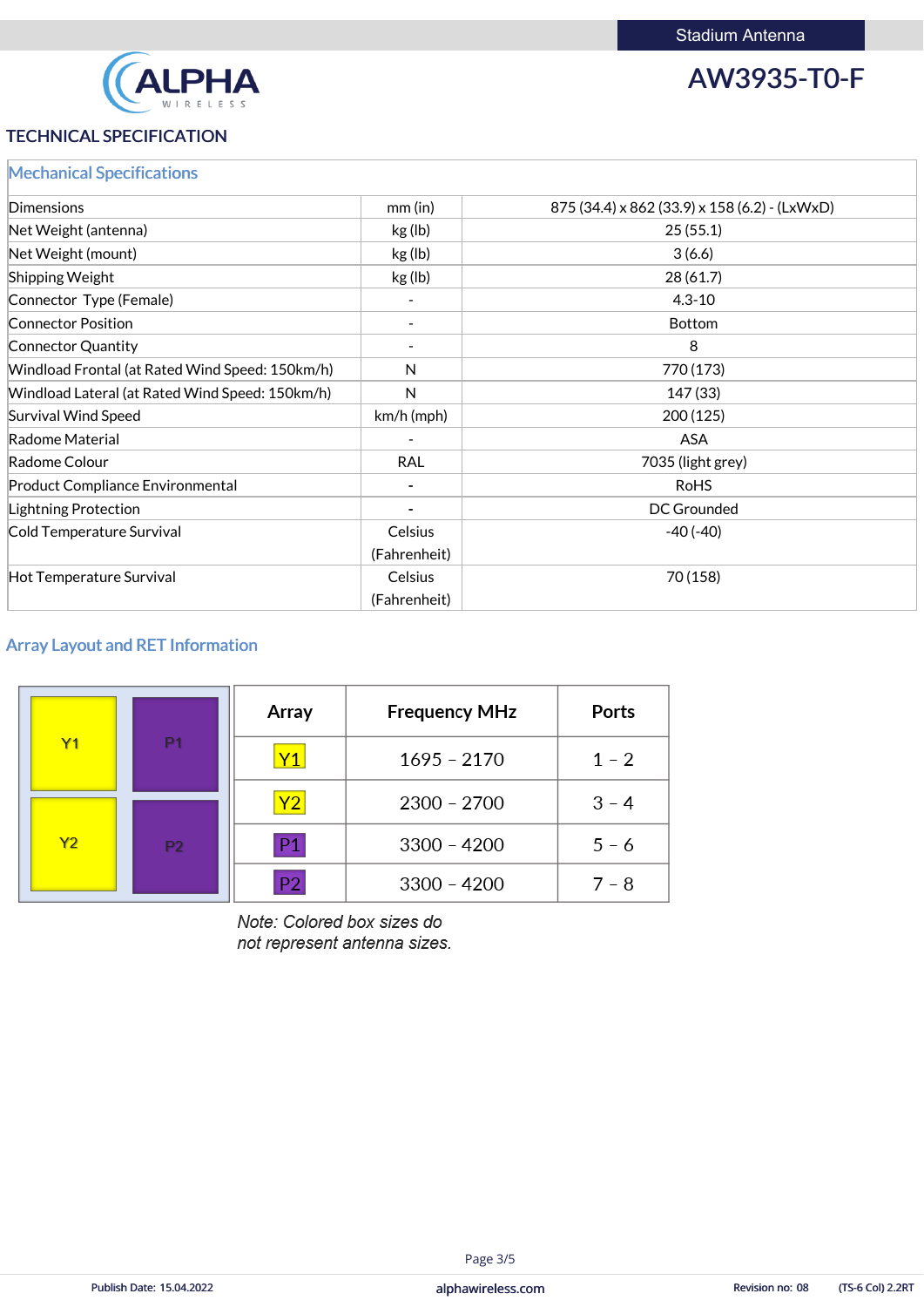



## Mechanical Illustration





## Page 4/5

| Publish Date: 15.04.2022 |  |
|--------------------------|--|
|--------------------------|--|

Published Date: 15.04.2022 alphawireless.com alphawireless.com Revision no: 08 (TS-6Col) 2.2RT